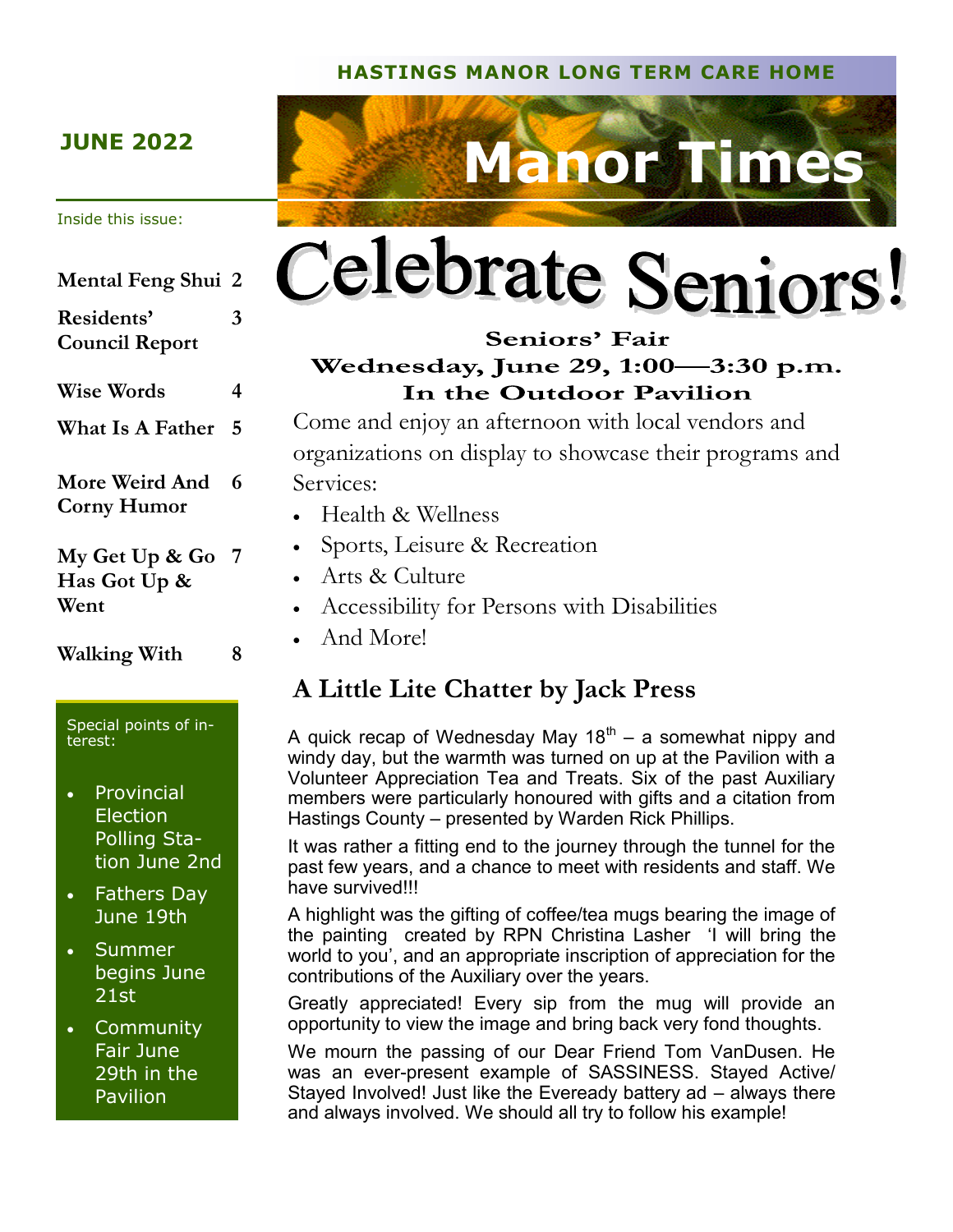## **Mental Feng Shui**

**A true friend is someone who reaches for your hand and touches your heart!**



There are some mighty fine advice in these words even if you're not superstitious.

- 1. Give people more than they expect and do it cheerfully.
- 2. Marry a man/woman you love to talk to. As you get older, their conversational skills will be as important as any other.
- 3. Don't believe all you hear, spend all you have, or sleep all you want.
- 4. When you say 'I love you'….mean it.
- 5. When you say 'I'm sorry'….look the person in the eye.
- 6. Believe in love at first sight.
- 7. Never laugh at anyone's dreams. People who don't have dreams, don't have much.
- 8. Love deeply and passionately. You might get hurt, but, it's the only way to live life completely.
- 9. In disagreements, fight fairly...no name calling.

# **June Birthdays**

| Bobbie Sturgeon June 2 |                |                       | Bev Globus          | June 12         |
|------------------------|----------------|-----------------------|---------------------|-----------------|
| Brenda Ibbotson        | $\epsilon$     | $\mathcal{D}_{\cdot}$ | Albert Craig        | $\frac{15}{15}$ |
| Rosaria ardelle        | $\zeta\,\zeta$ | 3                     | Enid Squire         | 46              |
| Donna Janes            | $\zeta\,\zeta$ | 4                     | "Bunny" Graham "16  |                 |
| <b>Bill Preston</b>    | $\epsilon$     | 7                     | Martin Miller       | $\frac{10}{19}$ |
| <b>Beverley Roscoe</b> |                | $\frac{1}{2}$         | Joan Lane           | $\frac{1}{20}$  |
| Richard Maillet        | $\epsilon$     | 8                     | <b>Barb Pitcher</b> | 4420            |
| Larry Westfall         |                | $\frac{11}{11}$       | Angus Andrews       | (20)            |
| Louis Stover           |                | (11)                  | Kitt Carruthers     | $(1)$ 2.4       |

- 10. Don't judge people by their relatives.
- 11. Talk slowly but think quickly.
- 12. When someone asks you a question you don't want to answer, smile and ask "why do you want to know".
- 13. Remember that love and great achievements involve great risk.
- 14. Say 'bless you' when you hear someone sneeze.
- 15. When you lose….don't lose the lesson.
- 16. Remember the three R's; Respect for self; Respect for others; and Responsibility for all your actions.
- 17. Don't let a little dispute injure a great friendship.
- 18. When you realize you've made a mistake, take immediate steps to correct it.
- 19. Smile when you pick up the phone. The caller will hear it in your voice.

Jack Matthews June 28

20. Spend some time alone.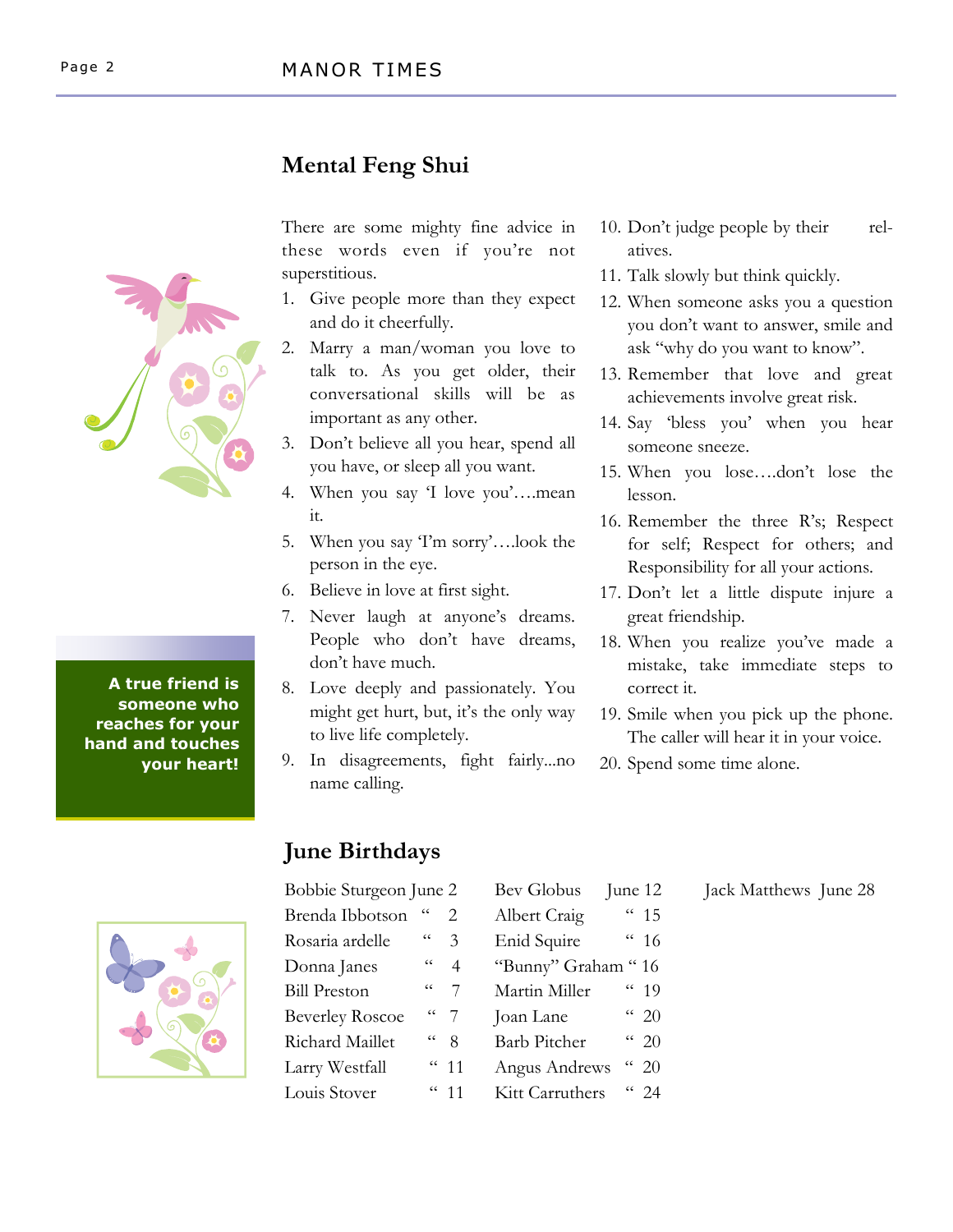#### **Provincial Election Thursday, June 2, 2022**

The Provincial Election will be held on Thursday, June 2, 2022. A polling station will be set up in the main floor multipurpose room for residents to vote. The polling station will open at 9:00 a.m. and close at 7:00 p.m. All residents currently residing at Hastings Manor have been registered to vote. Voter's cards are sent to Hastings Manor and distributed to residents on June 2nd for them to

exercise their right to vote.

Residents who have recently moved into Hastings Manor will be issued an admission record form, verifying their current residence at Hastings Manor. Because the residents have been pre -registered with Elections Ontario, there is no requirement to bring additional identification.

Elections Ontario representatives present at the polling station will provide support and assistive devices to enable those with disabilities to cast their vote.

Substitute decision makers are able to accompany their loved one to support them with voting on election day. If you have any questions please contact Jennifer at extension 2244.



#### **Resident's Council Report**

Weekly meetings of Residents' Council were held on each floor during the month of May. Highlights of discussions at these meetings included:

- Ministry of Long Term Care revisions to the Residents Bill of Rights
- Menu planning and suggestions for the summer and fall menu
- Education about modified texture diets such as dental soft. The appearance and

taste of these meals.

- Planned resident outings for summer and fall
- Provincial Election June 2nd and residents exercising their right to vote
- Resident Information sheet program
- Resident safety and security of personal items
- Process for investigating missing clothing and personal

items

Hot weather safety precautions

Residents' Council meetings for June are scheduled as follows:

June 7th at 2 pm 2nd floor

June 14th 2pm 3rd floor

June 21st 2pm 4th floor

June 28th 2pm 5th floor

All residents are invited to attend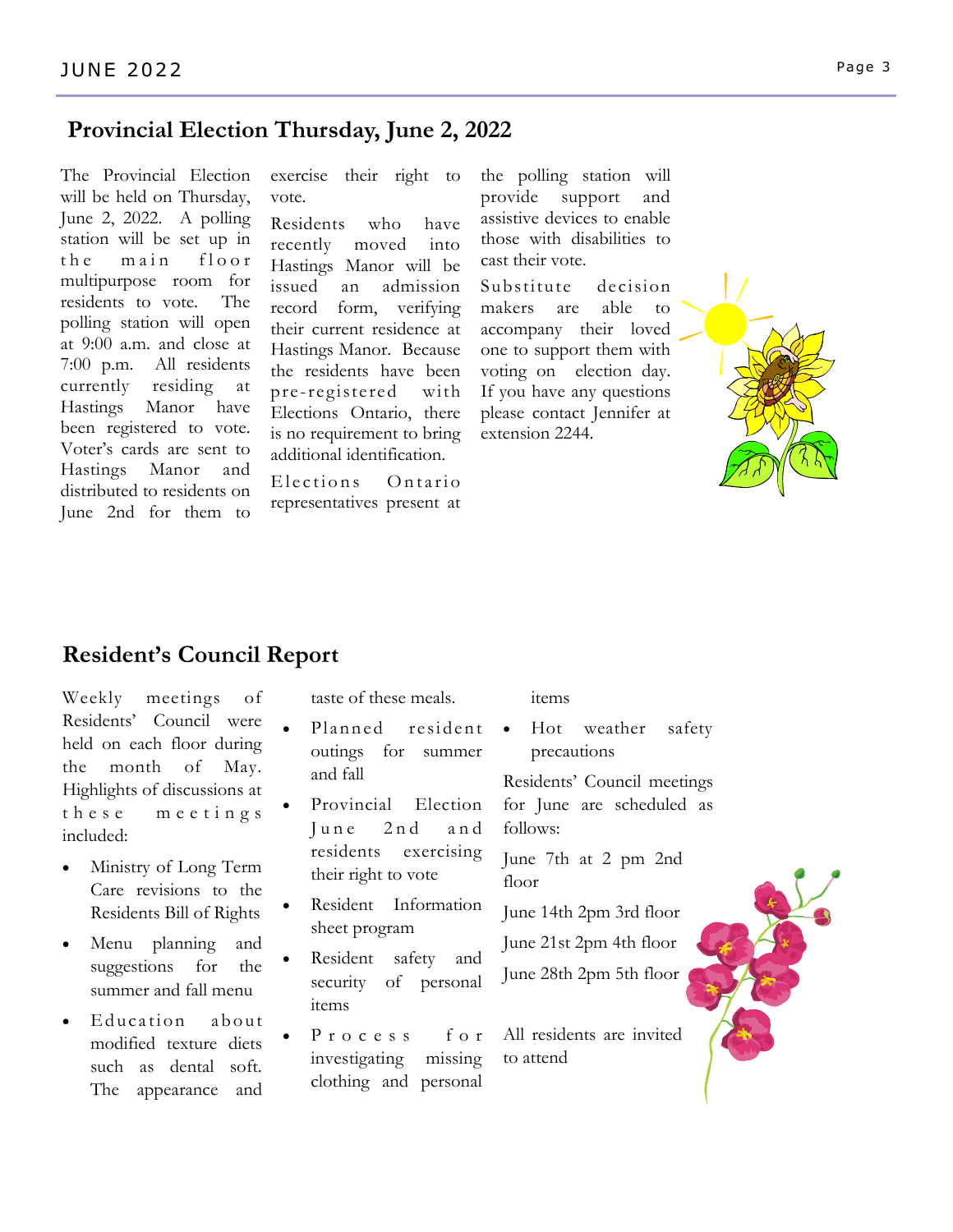## **Wise Words**

Love is strengthened by working through conflicts together.

To get out of a difficulty, one usually must go through it.

Harsh words break no bones but they do break hearts.

We take for granted the things that we should be giving thanks for.

Love is the only thing that can be divided without being diminished.

Happiness is enhanced by others, but does not depend on others.

For every minute you are angry with someone, you lose sixty seconds of happiness that you can never have back.

Man/Woman looks at outward appearance, but the Lord looks within.

# **Aunty Acid Marriage**

I was at a cocktail party one night and a woman said to me 'Aren't you wearing your wedding ring on the wrong hand?'. I told her 'Yes – I married the wrong man!'.

A friend of mine put an ad in the classifieds 'Husband Wanted'. Next day she received a hundred emails. They all said 'You can have mine!'.

When a woman steals your husband, there is no better revenge than to let her keep him.

A woman is incomplete until she is married. Then, she is finished.

There was a woman who said 'I never knew what real happiness was until I got married, and by then, it was too late!'.

Marriage is the triumph of imagination over intelligence.

If you want your husband to listen and pay strict attention to every word you say – talk in your sleep.

Just think, if it weren't for marriage, men would go through life thinking they had no faults at all.

ONE FOR THE MEN – A little boy asked his father 'Daddy. How much does it cost to get married?'. Father replied 'I don't know son….I'm still paying!'.

# **Wedding Anniversaries—June**

Jim & Betty MacDonald June 23rd



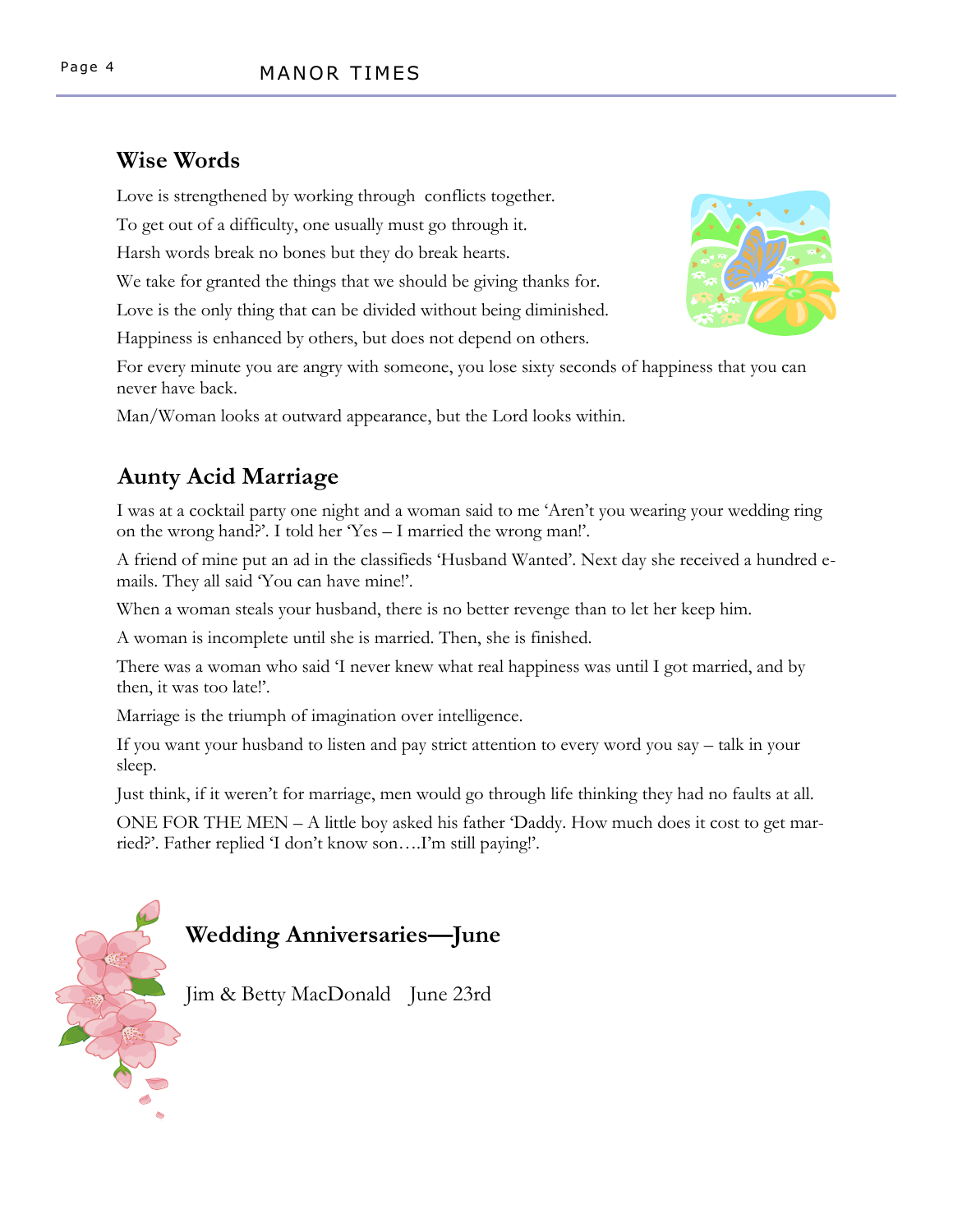#### **What Is A Father**

He's strength and security, laughter and fun, A prince to his daughter, a pal to his son; A great story teller and mender of toys, Who's seldom dismayed by his family's noise; He's an 'everyday' Santa who brings home surprises. The man to consult when a problem arises; As eager a worker as there'll ever be Who wants the best for his whole family. He's a loving instructor who struggles to teach His child to achieve all the goals one could reach, And, he knows in his heart, that it's worth all the bother, When he hears his child say 'That man – he's my father!'.



## **Horrible Harold**

So, I am still not allowed to open my pub, but real estate agents are allowed to sell houses with viewings, etc. So, I am officially putting my pub on the market and, as of tomorrow, viewings are between 11 am and 11 pm – no appointment necessary, but – you must buy a beer while viewing! I trained my dog to fetch beer. It may not sound too impressive, but – he gets them from my neighbour's fridge. The longer I stay home – the more homeless I look. A new trend at the office – people are putting names on food in the company fridge. Today I had a tuna sandwich named Linda. Our town is so small we don't have drunks – so, we take turns. I get most of my exercise these days by shaking my head in disbelief. I'm never sure if I actually have free time or if I just keep forgetting stuff. If you still don't wear a mask because you believe it will block O2 to the brain – don't worry, that ship has already sailed. Before we work on artificial intelligence, why don't we do something about natural stupidity.

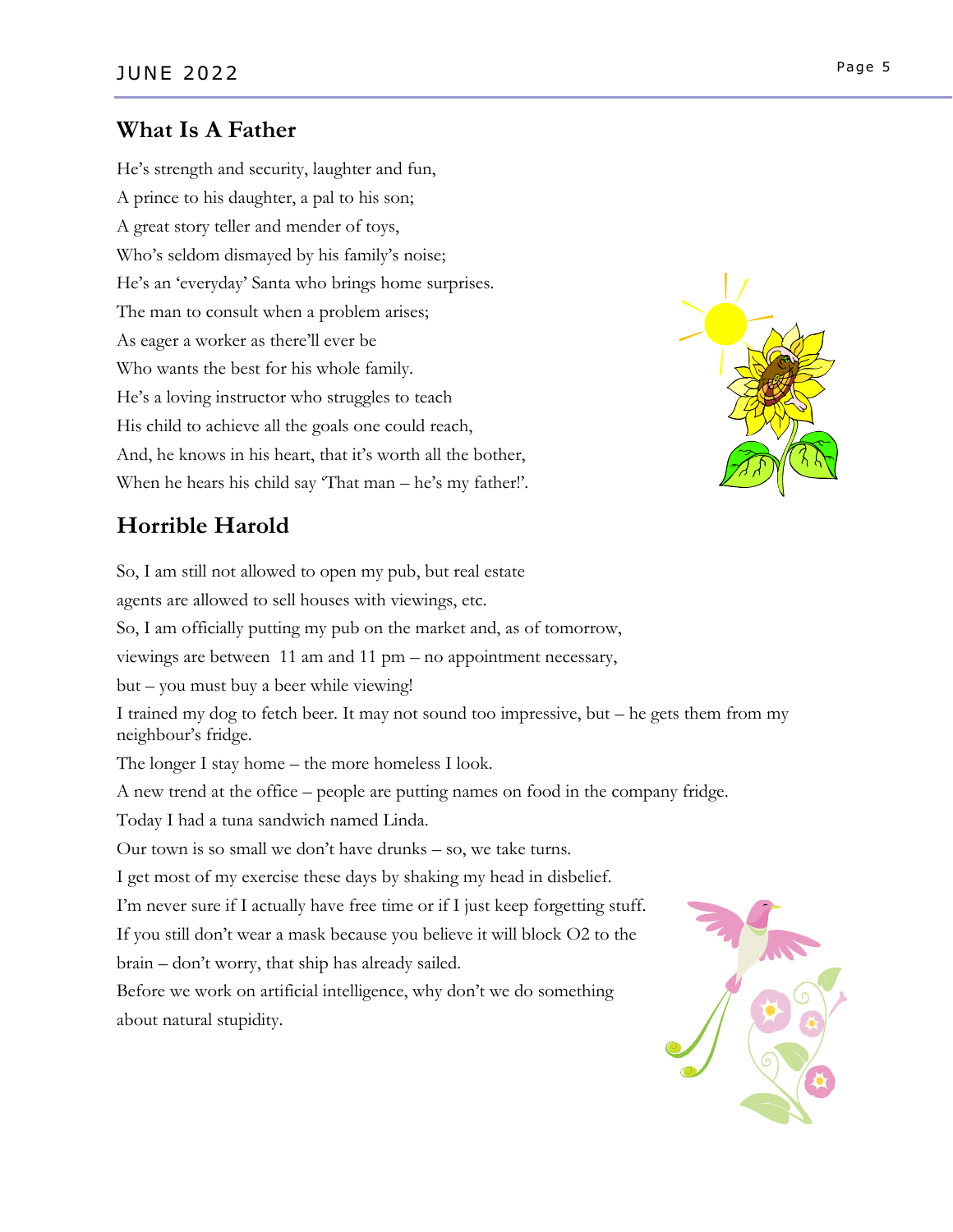

**"I went to a seafood disco last week and pulled a mussel".**

## **More Weird and Corny Humour**

- 1. I went to a seafood disco last week….and pulled a mussel!
- 2. Two Innuit sitting in a kayak were chilly, so they lit a fire in the craft. Not surprisingly, it sank, proving once again that you can't have your kayak and heat it too!
- 3. A group of chess enthusiasts checked into a hotel and were standing in the lobby discussing their recent tournament victories. After about an hour, the manager came out of the office and asked them to disperse. "but why?", they asked as they moved off. "Because" he said "I can't stand chess-nuts

boasting in an open foyer!

- 4. A woman has twins, and gives them up for adoption. One of them goes to a family in Egypt and is named 'Ahmal'. The other goes to a family in Spain and is named 'Juan'. Years later Juan sends a picture of himself to his birth mother. She tells her husband that she wishes she also had a picture of Ahmal. Her husband responds "they're twins. If you've seen Juan you've seen Ahmal.
- 5. Mahatma Gandhi, as you know, walked barefoot most of the time, which produced

an impressive set of calluses on his feet. He also ate very little, which made him rather frail and with his odd diet, he suffered from bad breath. This made him a super-calloused fragile mystic hexed by halitosis.

- 6. A dwarf, who was a mystic, escaped from jail. The call went out that there was a small mystic at large.
- 7. Finally, there was a person who sent ten different puns to his friends, with the hope that at least one of the puns would make them laugh. No pun in ten did!

## **Deceased Residents—May, 2022**



Beverley Baumhour Oak Villa Anneliese Binder Elm Villa Grietje Helm Spruce Villa Robert Kenny Beech Villa Muriel Payne Birch Villa Edith Ploegman Maple Villa Thomas VanDusen Elm Villa Brian West Elm Villa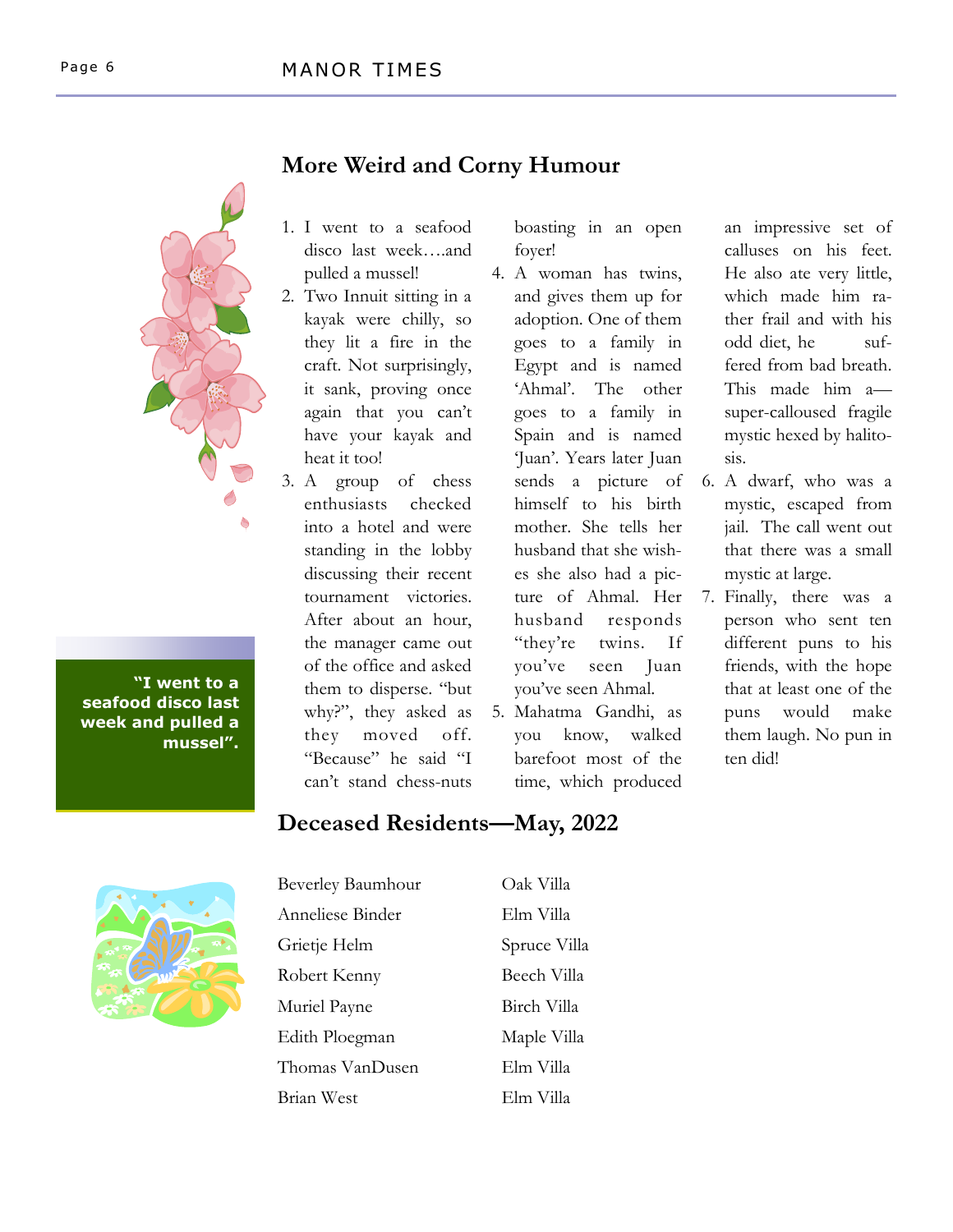## **My Get Up and Go Has Went**

How do I know my youth is all spent? Well, my get up and go has got up and went. But, in spite of it all, I'm able to grin When I think of where my get up has been. Old age is golden, so I've heard said. But, sometimes I wonder when I get into bed. With my ear in a drawer and my teeth in a cup, My eyes on the table until I wake up. As sleep dims my eyes I say to myself, Is there anything else I should lay on the shelf? But, I'm happy to say as I close the door, My friends are the same, perhaps even more. When I was young my slippers were red, I could kick my heels over my head.

#### **New Residents—May 2022**

Cherie Ladoucier Spruce Villa Lois MacGregor Cedar Villa Paul McCutcheon Elm Villa Jana Michalkova Maple Villa

Rosaria Cardella Spruce Villa Elisabete Pinto Birch Villa Norma Collins Pine Villa Marina Williamson Cedar Villa

When I grew older, my slippers were blue, But I still could dance the whole night through. Now I am old, my slippers are black, I walk to the store and puff my way back. The reason I know my youth is all spent, Is my get up and go has got up and went. But, I don't mind when I think with a grin, Of all the grand places my get up has been. And since I've retired from Life's competition, My schedule's all scheduled (with much repetition). I get up each morning and dust off my wits Have a look at the paper and read the obits. If I see my name missing, I know I'm not dead, So, I eat a good breakfast and go back to bed.

> *Welcome to Your New Home, Enjoy and make it yours!*

## **Son—To Dad—To Son—To Dad**

#### **SON**:

I met with an old friend last evening

And, I mentioned concerns that I had.

About things that unfurl in the ways of the world,

and how sometimes it makes me feel sad.

I said 'Life can be so complicated,

and I'm scared I might lose my way'.

When a friendly hand pressed on my shoulder.

He smiled and I heard him say:

'Son, don't take the good times for granted for things keep on changing each day. Make time to be with the ones that you love, and

let nothing stand in your way. We don't know

what waits round the corner. We never know

what lies ahead. So, just for a moment, forget all

of your troubles, and count your blessings instead!'.

#### **SON:**

'I often dream of the future, and of the things I might do.'

#### **DAD**

'So follow your heart, cause if you never dream,

your dreams - they can never come true. Should you

choose a road that's less travelled – just know that

I'll be there to the end!'.

#### **SON:**

You're not just a shoulder to lean on, and I thank You for being my friend!'.